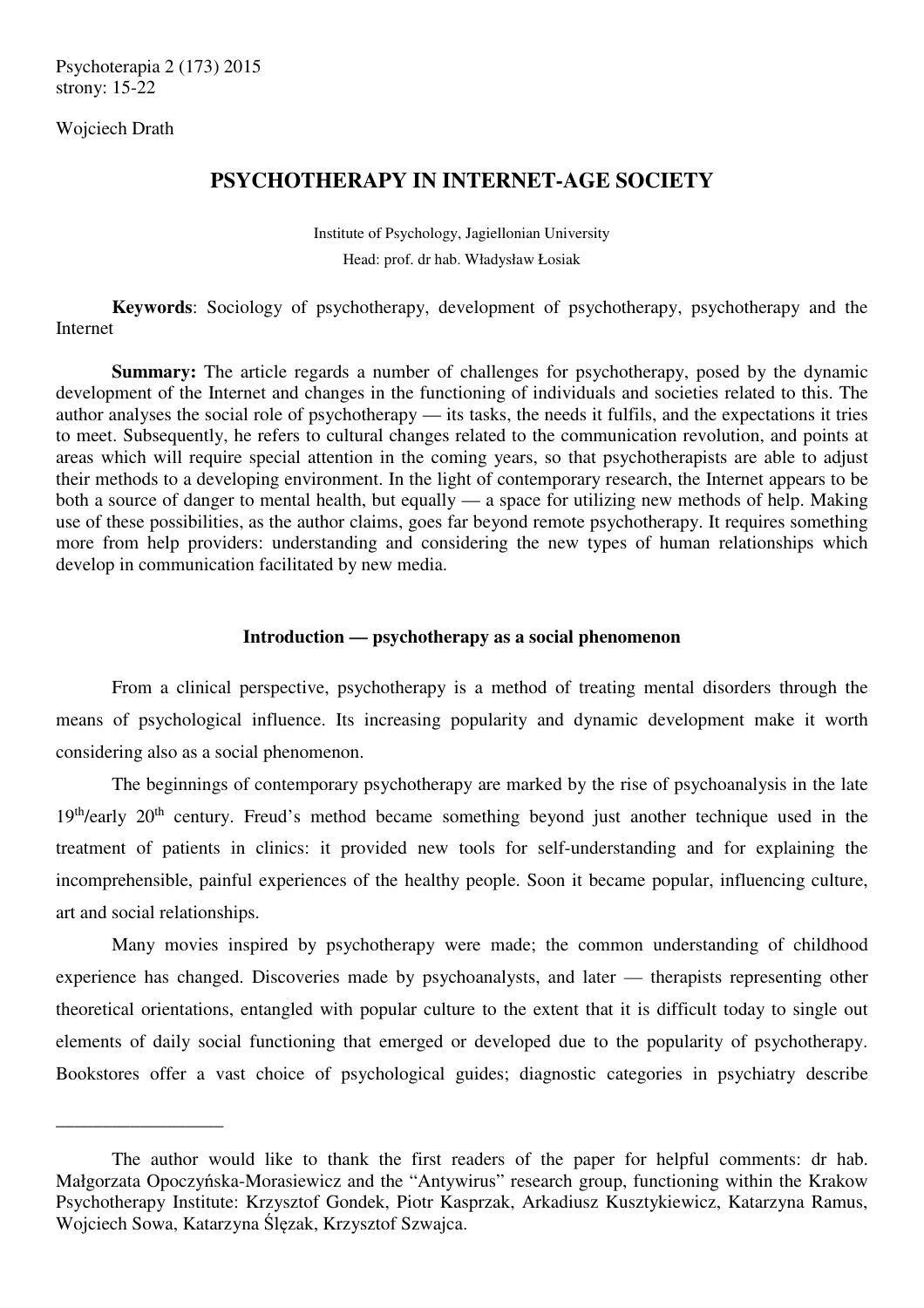phenomena not previously considered as subjects of psychopathology (such as sadness, shyness or impoliteness) [1, p. 240]; family courts order inefficient parents to participate in therapy.

 Psychology and psychiatry compete with religion in the social arena, attempting to define a good, meaningful life. The secularisation of Western societies may have been impossible were it not for the fact that these sciences began to meet at least some of the needs previously fulfilled by religious institutions and beliefs. The American psychiatrist Fuller Torrey, in his book "The Mind Game: Witchdoctors and Psychiatrists" [2] directly compares the role of his colleagues in the USA with folk healers in Third World countries. He points at many similarities between the role of the psychotherapist and the shaman or healer in traditional societies.

 Regardless of whether we agree or not with Torrey's insights, it is difficult to deny that psychotherapy has become an important part of culture and that its importance for society expands vastly beyond individual benefits for patients. The aim of this paper is to draw attention to the change in the social meaning of psychotherapy in the light of cultural changes caused by the dynamic development of the Internet. In this context, psychotherapy will be understood as a certain social construct — a socially-created agreement which describes the roles of patient and therapist. This agreement is subject to constant renegotiation due to social changes. I deliberately omit the complexities of technical definitions created by psychotherapists themselves, remembering that — according to Prochaska and Norcross — "The field of psychotherapy has been fragmented by sudden changes and nowadays the choice of offers it is stunning" [3, p.2]

# **The Internet era — social changes related to the development of the Web**

 The intense development of the Internet has led to a change of quality in the term and the phenomenon itself, as well as to serious cultural and social changes. The Internet has evolved from an experimental network connecting a small number of computers in the late 1980s, to a worldwide net, which in the second decade of the  $21<sup>st</sup>$  century is ceasing to be simply a computer network, because aside from computers, it connects their users. The Internet can be seen today rather as a global community, in which technical possibilities provided by computers are merely means to facilitate and organise human activity.

 In the past, the discovery of writing made it possible to develop beyond tribal organisation and myths based on oral transmission, into communities organised through written words in sacred books. The invention of print helped to develop the Reformation movement and gave Europeans an opportunity to reflect on and individually interpret truths from these sacred books, thus weakening the interpretational monopoly of church institutions. In the  $21<sup>st</sup>$  century, the Internet as the next revolution in communication has impacted the functioning of contemporary society in a similar way.

 Some of these changes are already visible: many social institutions have undergone significant reforms — retail turns to a larger extent towards an online model, or at least relies on online marketing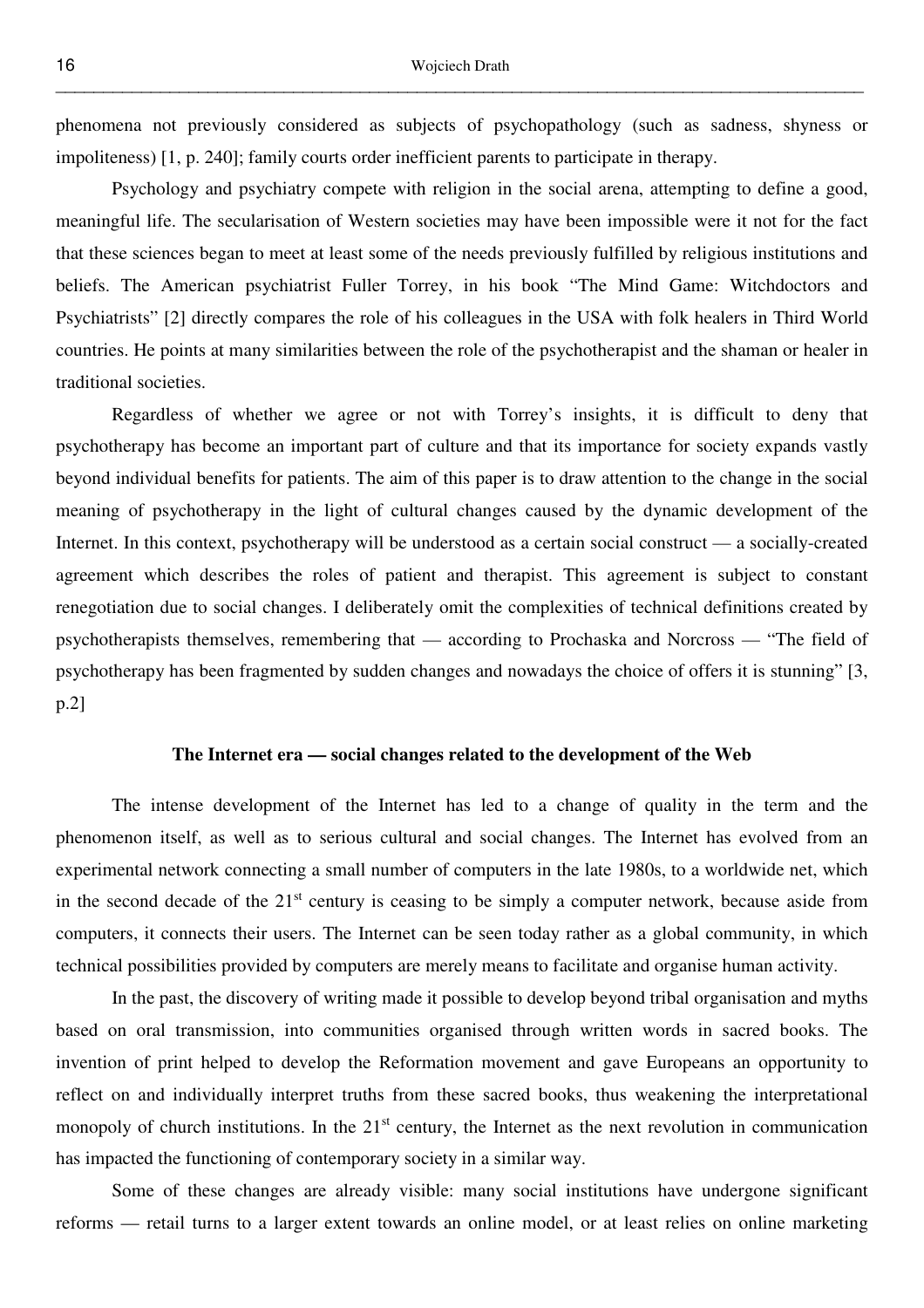(which in itself is growing as an area of interest in building communities around brands). Even services which seemed impossible to implement on the Internet (due to client mistrust), have undergone deep metamorphosis, adapting to the challenges and possibilities of the platform, offering more options and expanding their customer bases — as in the case of banks and airlines.

\_\_\_\_\_\_\_\_\_\_\_\_\_\_\_\_\_\_\_\_\_\_\_\_\_\_\_\_\_\_\_\_\_\_\_\_\_\_\_\_\_\_\_\_\_\_\_\_\_\_\_\_\_\_\_\_\_\_\_\_\_\_\_\_\_\_\_\_\_\_\_\_\_\_\_\_\_\_\_\_\_\_\_\_\_

 It is difficult to find institutions in society which remain entirely unchanged under the influence of the Internet. Even though traditional state institutions still exist, and many of them work in the same way as a few decades ago — governments are still in power; the law is established by parliament; courts deal with justice — all of them have begun to take the power of the World Wide Web into consideration. One spectacular example of confrontation between the new principles of the Internet community and the old rules of executive, legislative and judicial power can be found in the recent protests caused by proposed legal changes regarding liberty and the anonymity of information transmission included in the ACTA treaty.

 Along with institutions, the role of an individual is also changing. Information is accessible to all like never before. Tomasz Zarycki notes that the Internet's role can be included in the model of "the evolution of society from collective systems to modern, individualised contractual societies. One of the obvious and often stressed qualities of the Internet is the fact that it extends the autonomy and independence of an individual in social activities" [4].

 Never before has so much depended on billions of microdecisions taken by millions of people. Today, the fortunes of creators of Google and Facebook are made thanks to discovering the rules of clicking, established in an interaction between the capability of the machines and the needs of the thinking beings. The Internet, as a non-hierarchical medium, free of strict division between the creators and receivers of a message, becomes a kind of message itself, like it or not. One may paraphrase Winston Churchill and say that never in the history of mankind have so many owed so much to so many.

# **Changes in the social meaning of psychotherapy**

In the early  $20<sup>th</sup>$  century, psychoanalysis was a privilege reserved for a certain elite — the rich bourgeoisie — those who were able to afford lengthy and expensive treatment —now, psychotherapy is generally accessible, not limited to specific social groups. In accord with Marx's theory, quantity turns into quality and psychotherapy becomes something else (at least to some extent) from a social perspective. Expectations are different, and so are the perceptions of therapists and patients. Along with the increasing popularity of psychotherapy, patients cease to be seen as "mad" or "different", and become more "normal." This means that psychotherapy has ceased to be a mean of social exclusion — as in dealing with "the different one" — and has become a method of working on positive "being together" — building satisfying relationships with other people. Therapists, instead of being specialists dealing with things outside the norm, become — to the contrary — experts on normality, in common understanding.

Expanding the reach of psychotherapy is connected to blurring certain boundaries it has. Today, it is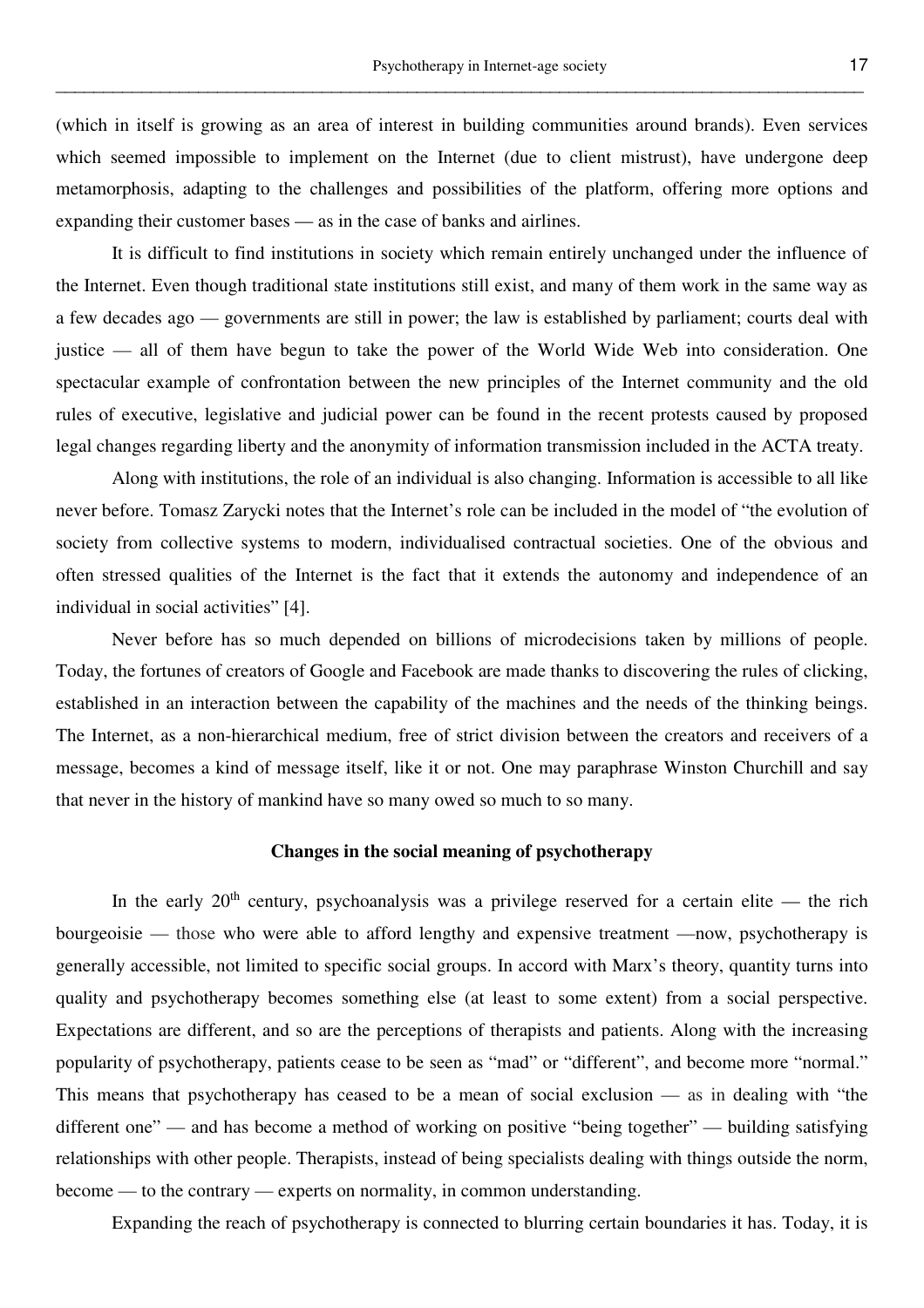difficult to provide a concise, clear definition of psychotherapy, generally acceptable for all therapists. On the one hand, it includes strictly clinical work with people suffering from mental disorders, on the other — it strives towards the improvement of dysfunctional families and, moreover, — offers the possibility of personal improvement for mentally healthy people. Sometimes it is also an additional method used in the treatment of somatic diseases (as in the case of Carl Simonton's method of work with oncological patients) [5]. Its wide use, unclear borders, and irremovable conflicts between the representatives of various approaches have led to tensions around the management of psychotherapy. Since many countries have introduced the refunding of psychotherapy from the health care budget, its accessibility has visibly increased. Yet, reimbursement from the health insurance budget means, especially in places where insurance is privately owned, that there is pressure on the cost-effectiveness of psychotherapy. Hence, the increasing popularity of "evidence-based practice", which stimulates research on psychotherapy but sometimes leads to applying simplified, superficial therapies that only treat short-term external symptoms, without care for deeper reasons and the patient's wider wellbeing.

# **The Internet and psychotherapy**

 The dynamic development of the Internet has led to the online expression of various activities of human life; mental health is no exclusion here. According to research on the daily activity of US Internet users in 2010 [6], 7% of users regularly participated in online discussions or other groups which deal with support for personal or health issues. 10% regularly sought medical information online, while  $5\%$  religious and spiritual information. Among teenagers, as many as 17% searched daily for information about "medical issues which are difficult to discuss, like drug use, sexual health or depression." All of these data refer to activities on a "typical day", thus showing the great interest in and developmental potential of mental health care on the Internet.

 Despite such wide interest in issues which psychotherapy usually deals with, virtual space remains poorly researched among therapists. There are self-help groups and remote psychological advice, psychoeducation and even psychotherapy, but this area is still treated with caution. Therapists are not even encouraged by research results, which regularly indicate the usefulness of Internet-based psychotherapy. In 2008, Azy Barak and his associates published the results of a meta-analysis of 92 research projects, which included nearly 10,000 surveyed people. The results, even though limited to the cognitive-behavioural therapeutic approach, indicate the effectiveness of online intervention, comparable with traditional contact [7].

 Psychotherapy is a product of culture, and in the light of cultural changes stimulated by the digital revolution, its place in the matrix of social institutions is also shifting. The Internet poses many challenges to psychologists, some of which are worth mentioning:

 **A democratic approach and shift in attitude towards authority figures.** Psychotherapy emerged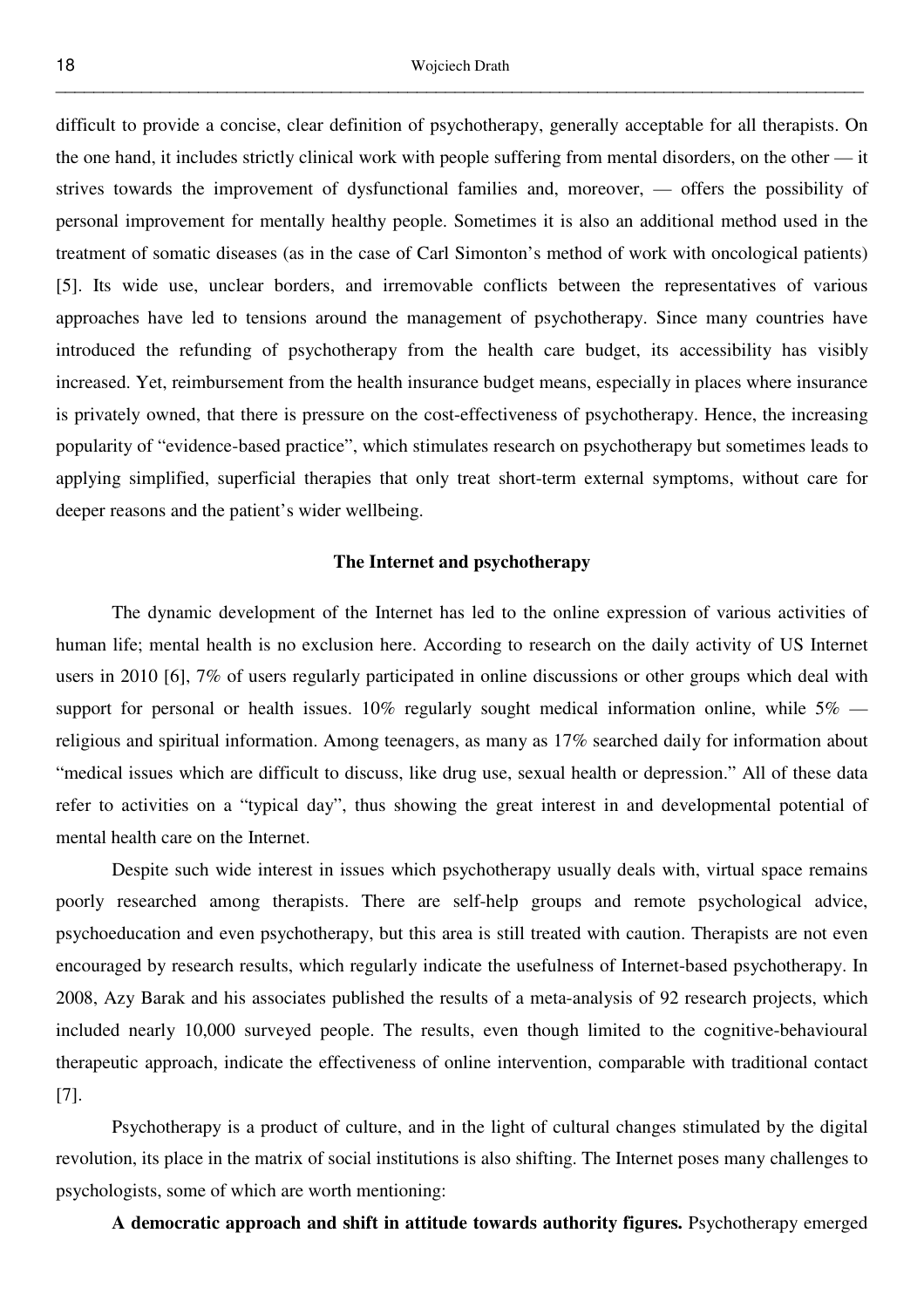in the rigidly hierarchical society of the late  $19<sup>th</sup>/early 20<sup>th</sup>$  century. Its development was tied to the changing role of authority figures, because the therapist's authority is one of the key factors in psychotherapeutic treatment, as a base for trust, or, conversely, a field to recreate and correct basic relations towards authority from early childhood. The Web is non-hierarchical, especially since the emergence of Web 2.0, in which the division between senders and recipients of messages has become almost entirely blurred. Following this, society has become less hierarchical — something that could inspire psychotherapy to keep up with social change and reduce its hierarchical approach in favour of trust in clients' choices.

\_\_\_\_\_\_\_\_\_\_\_\_\_\_\_\_\_\_\_\_\_\_\_\_\_\_\_\_\_\_\_\_\_\_\_\_\_\_\_\_\_\_\_\_\_\_\_\_\_\_\_\_\_\_\_\_\_\_\_\_\_\_\_\_\_\_\_\_\_\_\_\_\_\_\_\_\_\_\_\_\_\_\_\_\_

**Speed of interaction — clickability.** Short-term psychotherapy lasts a few months; long-term psychotherapy — a few years. On the Internet, time is measured in seconds, and decisions are made with a click. This difference in temporal perspectives makes it difficult to find a Web-mediated interaction between therapist and client which would meet both the requirements of therapy and also the expectations of the impatient Internet user. This is not impossible, as proven by the number of lasting friendships and romantic relationships built online — yet, it requires a certain effort from therapists used to working in their practice rooms, and inclusion of the specifics of online contact in therapeutic dialogue.

**Specific mode of communication — textuality.** One of the significant discoveries of social psychology was the recognition of non-verbal communication. It transpired that in building trust and developing relationships between people, signals included in facial expressions, intonation and gestures carry more meaning than words. Online, most interaction is mediated by the written word, which erases much of the non-verbal nuance. There are certain methods of communicating this via the keyboard (as in case of emoticons), yet still, from the subtle perspective of psychotherapy, such narrowing of a communication channel becomes a limitation.

**Difficulties in verifying the therapist's qualifications.** It is somewhat easy to pretend to be a different person on the Internet. Therapy is a field of service, in which the quality of help is fairly difficult to estimate at the beginning, and requires trust towards the therapist. In the "real world", institutions which organise psychotherapeutic help (clinics, healthcare centres, psychotherapy institutions) aid this process, along with documents certifying the qualifications (diplomas and certificates). Internet users have created new methods, which, despite remaining imperfect, to some extent help to verify the credibility of the person they are interacting with. The number of portals with opinions on doctors and other specialists is growing. Unfortunately, these are prone to deceit — publishing good opinions about oneself or negative ones about one's competitors. Despite this, they are increasingly influential.

 **"Haters" and transference.** Online anonymity makes it easy to publish negative, aggressive and hurtful comments. "Haters" (anonymous aggressors) are the scourge of many social media sites. Vulgar and unfair comments are easy to publish, and they bring popularity. On the other hand, an important quality in psychotherapy is transference, which means that in therapeutic relations, certain aspects of relationships with important people in the patient's life are replayed. If, for example, the patient carries unresolved anger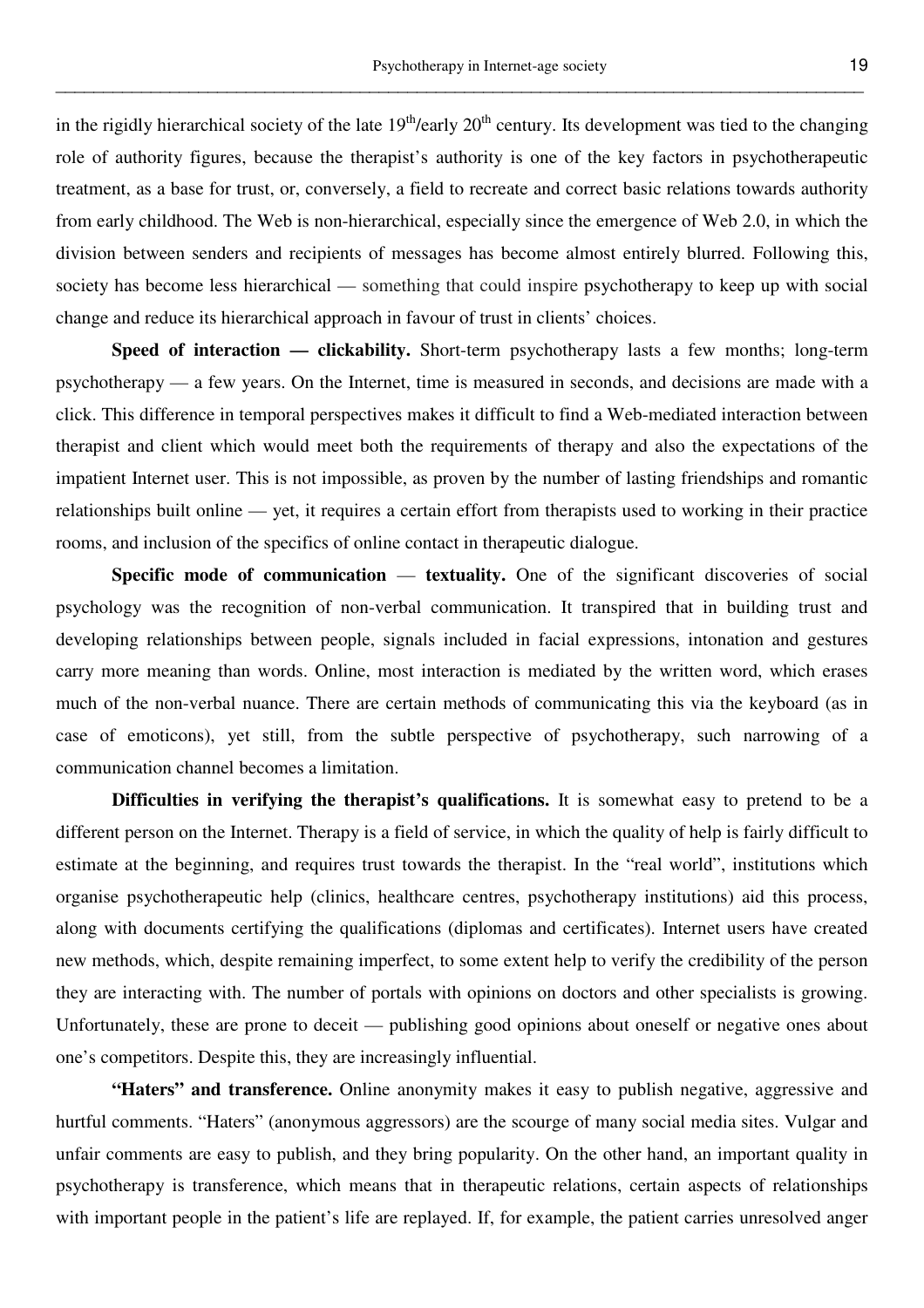towards their parents, then it is probable and usually therapeutically beneficial to transfer this onto the therapist in order to recognise, analyse and rework it. This happens in the safe space of the practice, where difficult emotions can be stored. The Internet can, in such situations, become a resonator, in which anger escalates and aggressive opinions gain popularity. Emotions pass, and the anger expressed in the therapist's practice usually does not hurt anyone. The same anger, expressed through comments in social media and online portals leaves a lasting mark, which can harm the therapist's reputation for a long time.

 **Secret protection.** Psychotherapy is an intimate process, which engages the patient deeply and touches their hidden secrets. The Internet has its protective tools (e.g. SSL certificates), but hackers' activity and their success in breaking security measures — even government databases — can make one cautious. Yet, the development of online banking, where the question of protecting confidential data is hugely important, is a reason to be optimistic.

 **New types of relationships.** Many therapists believe that in psychotherapy, the relationship between the specialist and the patient is itself the most healing factor. John Suler points out that virtual space enables the development of various types of therapeutic relations based on various means of communication, from simple instant messengers to virtual worlds with animated avatars [8, p.103]. Adapting these spaces for clinical use or, conversely, changing the habits of therapists regarding the nature of the therapeutic relationship, may require a lot of effort.

 The aforementioned list of challenges which psychotherapy faces in Internet-era society is obviously incomplete. It is supposed to be a sample, encouraging therapists to become sensitive to the new dangers and possibilities they may encounter.

# **Perspectives of future change**

 The contemporary situation of psychologists carrying out online therapy can be compared to the problems of motorists in the early  $20<sup>th</sup>$  century — when the law required that a man with a warning flag would run before every vehicle not pulled by horses [9]. Today, we are at the stage of considering "psychotherapy via Skype" in the same way that horse-free vehicles were once thought of. It was only later that the new technological invention — the car — gained social approval and changed the lives of billions of people. I assume that — judging by the pace of Web development — there will, in the near future, emerge methods of psychological help which will not simply be "therapy outside the practice room", but new formulas for interaction, oriented at preventing and treating mental illnesses and disorders.

 John Suler points out that new media, even though it expands the possibilities of clinical help for people in need, to some extent also deconstructs psychotherapy in its current form, questioning seemingly obvious dimensions — presence in the same time and space, and the direct relationship between two people. According to Suler, in the future we may not define Web-mediated forms of clinical work as "psychotherapy", or we may change our thinking about what psychotherapy actually is [10, p.102]. Perhaps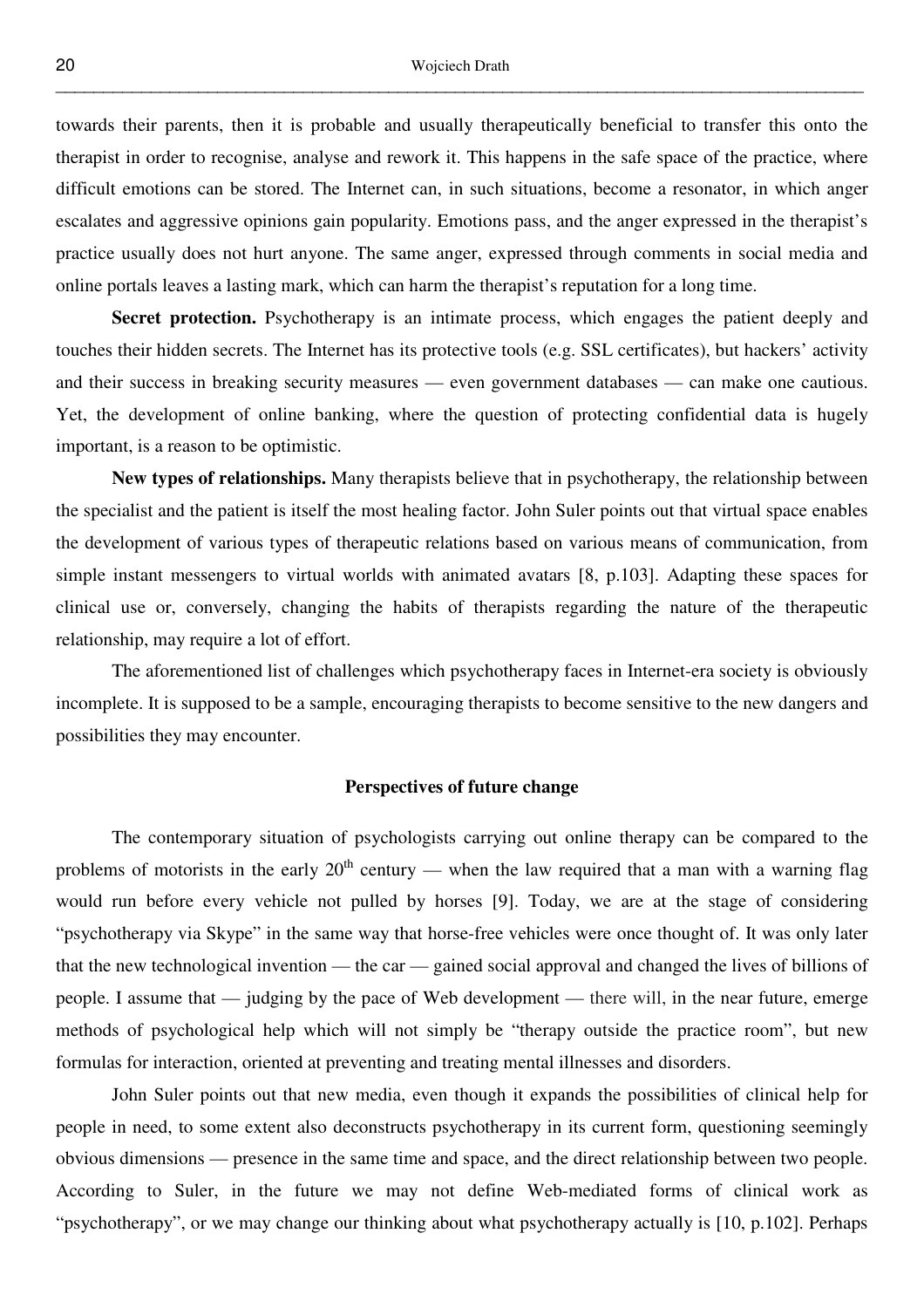new terms to describe such forms of clinical work will be necessary. Maybe psychotherapy, also in its offline form, will use the specific achievements of Web culture, such as Web 2.0 which removed the distinction between sender and recipient, p2p support (peer to peer — exchange between equals), or methods of Agile programming (methods developed by programmers for efficient cooperation on a project).

\_\_\_\_\_\_\_\_\_\_\_\_\_\_\_\_\_\_\_\_\_\_\_\_\_\_\_\_\_\_\_\_\_\_\_\_\_\_\_\_\_\_\_\_\_\_\_\_\_\_\_\_\_\_\_\_\_\_\_\_\_\_\_\_\_\_\_\_\_\_\_\_\_\_\_\_\_\_\_\_\_\_\_\_\_

# **Recapitulation**

We have the privilege of living in an era of communication revolution, which may cause concerns about the unpredictable future, but also inspires one to follow the development of the previously unrealised ideas of dreamers. Every day, billions of people meet in the global Web, doing beautiful as well as terrible things. It seems unavoidable that two previously near-independent currents of social change — one related to the development of information technology, the other to expanding the limits and uses of psychotherapy — meet at some point, creating new possibilities for individuals and communities.

 It is difficult to deny that the dynamic of change in the area of psychotherapy is currently much slower than the cultural shifts caused by new communication technologies. Perhaps this is caused by the cautiousness of therapists, who, following the old principle of "primum non nocere", are afraid of introducing new technological solutions. Susan Simpson, in her article on videoconference-based therapy, points out that research often indicates the effectiveness of such methods and reverses the question about ethics, suggesting that restraining oneself from online help for willing patients who have no other means of support would be unethical [11].

 Attempts at predicting the future are always risky, and most of them look comical in retrospect. Yet, they are useful in a certain way: they inspire one to realise dreams previously considered impossible. Remembering that the only constant thing is change, I allow myself to fantasise about the future in order to prepare myself for the surprises which tomorrow brings.

 Finally, I would like to recall the Agile manifesto, which is the result of cooperation between many software developers, and a type of compass for use in the struggles of working with various clients. As I read it, I cannot help but think that it could be a psychotherapists' manifesto as well:

# Manifesto for Agile Software Development

*We are uncovering better ways of developing software by doing it and helping others do it. Through this work we have come to value:* **Individuals and interactions** over Processes and tools **Working software** over Comprehensive documentation **Customer collaboration** over Contract negotiation **Responding to change** over Following a plan